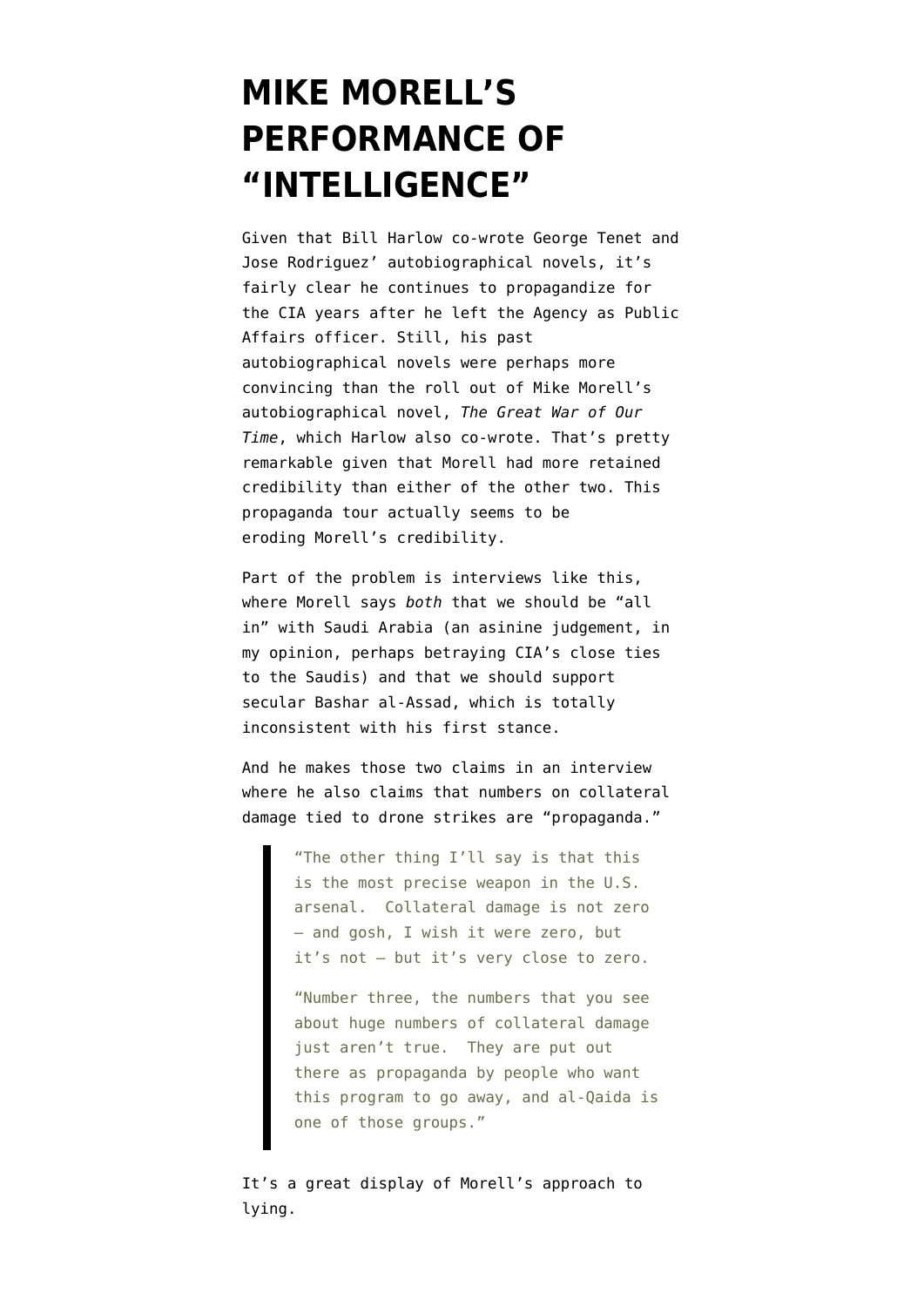First, most people don't claim there are huge numbers of collateral damage. [TBIJ](http://www.thebureauinvestigates.com/category/projects/drones/drones-graphs/) — which is both one of the more partisan voices against drone strikes but which also does some of the most meticulous work tracking drone killing over years — shows that civilians amount for around 14% of those killed (a lower number than some more hawkish counts). The number itself is not, as Morell depicts it, "huge." But it is, nevertheless, a relatively large amount, one what brings with it a lot of blowback. And the numbers — which again, are similar to those tracked my multiple independent sources — are much higher than CIA publicly claims.

It is CIA, and not drone killing trackers, engaged in propaganda here.

Yet by refuting something his opponents hadn't asserted, Morell gets to claim to have debunked it.

While I have no idea what part of [Sy Hersh's](http://www.lrb.co.uk/v37/n10/seymour-m-hersh/the-killing-of-osama-bin-laden) [story](http://www.lrb.co.uk/v37/n10/seymour-m-hersh/the-killing-of-osama-bin-laden) on Osama bin Laden are true, [Morell's use](http://www.wsj.com/articles/separating-fact-from-seymour-hershs-fiction-about-bin-laden-1431714139) of the same method to debunk Hersh suggests he's engaged — at least partly — in non-denial denial.

Jeff Stein [deals with](http://www.newsweek.com/hersh-furor-pakistan-perfidy-332674) one problem with Morell's debunking. CIA's former Deputy Director claims that if we had tipped the Pakistanis (who are dealt with as a monolith in Morell's story) they would have told Osama bin Laden. Wouldn't that require knowledge of where he was, and some ongoing interest in protecting him? If so, that actually confirms a key premise of Hersh's (and other reporters') stories.

Then there's Morell's debunking of the walk-in story.

> He claims that we learned of bin Laden's location not from following the courier and from excellent intelligence analysis, but from a Pakistani intelligence officer who walked into the U.S. Embassy and gave us bin Laden's whereabouts in exchange for "much of the \$25 million reward offered by the U.S."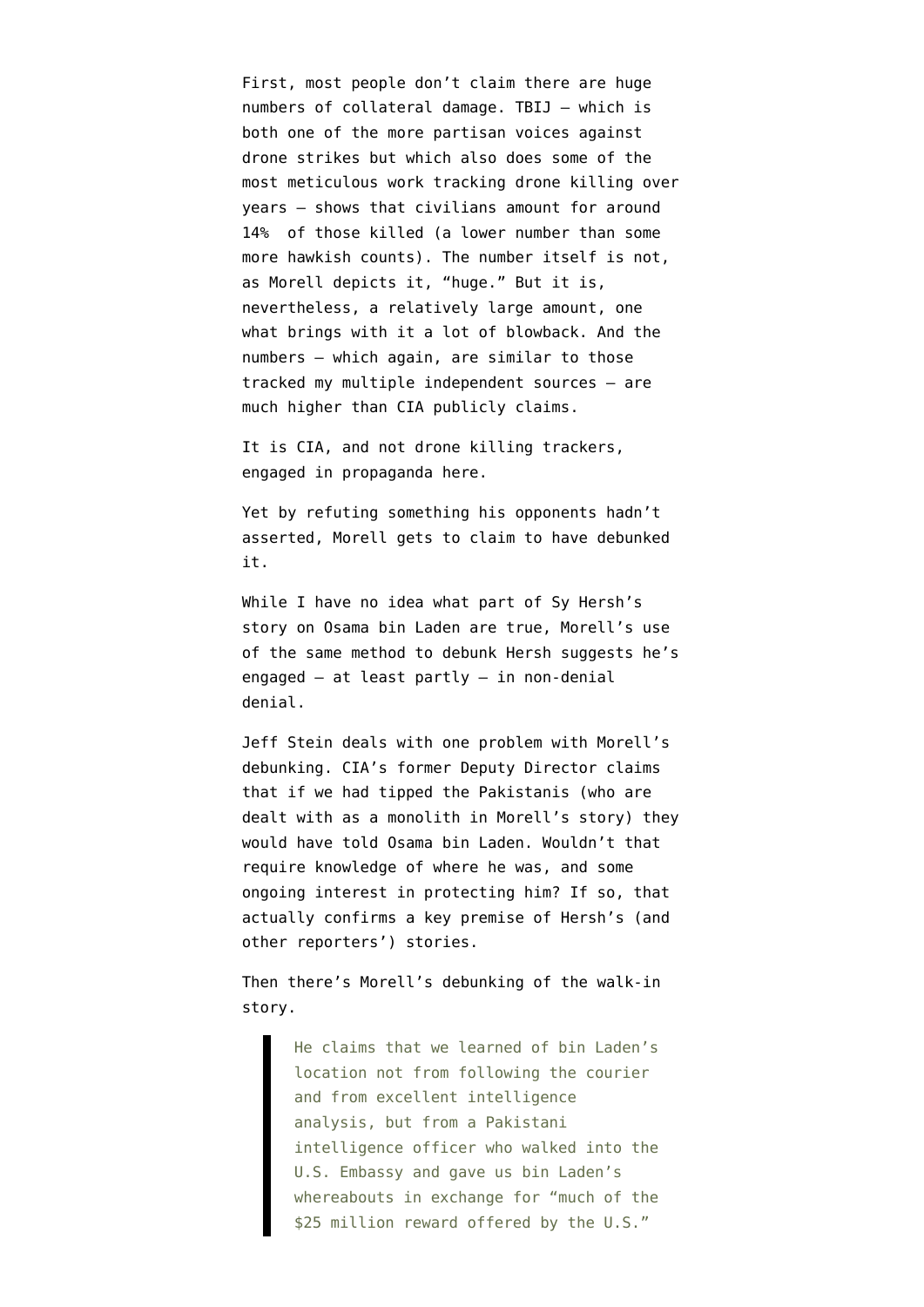The truth is that while walk-ins have long been useful in providing intelligence to us world-wide, none of the information that led to finding the location where bin Laden was came from walk-ins.

NBC has already [confirmed](http://www.nbcnews.com/news/world/pakistanis-knew-where-bin-laden-was-say-us-sources-n357306) that there was a walkin — just that he wasn't key to identifying OBL's location.

> *Editor's Note: This story has been updated since it was first published. The original version of this story said that a Pakistani asset told the U.S. where bin Laden was hiding. Sources say that while the asset provided information vital to the hunt for bin Laden, he was not the source of his whereabouts.*

Morell's statement is utterly consistent with NBC's reporting.

Morell claims to debunk Hersh's claim that CIA obtained DNA from OBL.

> bin Laden was very ill, and that early on in his confinement at Abbottabad, the ISI had ordered Amir Aziz, a doctor and a major in the Pakistani army, to move nearby to provide treatment.

## [snip]

The planners turned for help to Kayani and Pasha, who asked Aziz to obtain the specimens. Soon after the raid the press found out that Aziz had been living in a house near the bin Laden compound: local reporters discovered his name in Urdu on a plate on the door. Pakistani officials denied that Aziz had any connection to bin Laden, but the retired official told me that Aziz had been rewarded with a share of the \$25 million reward the US had put up because the DNA sample had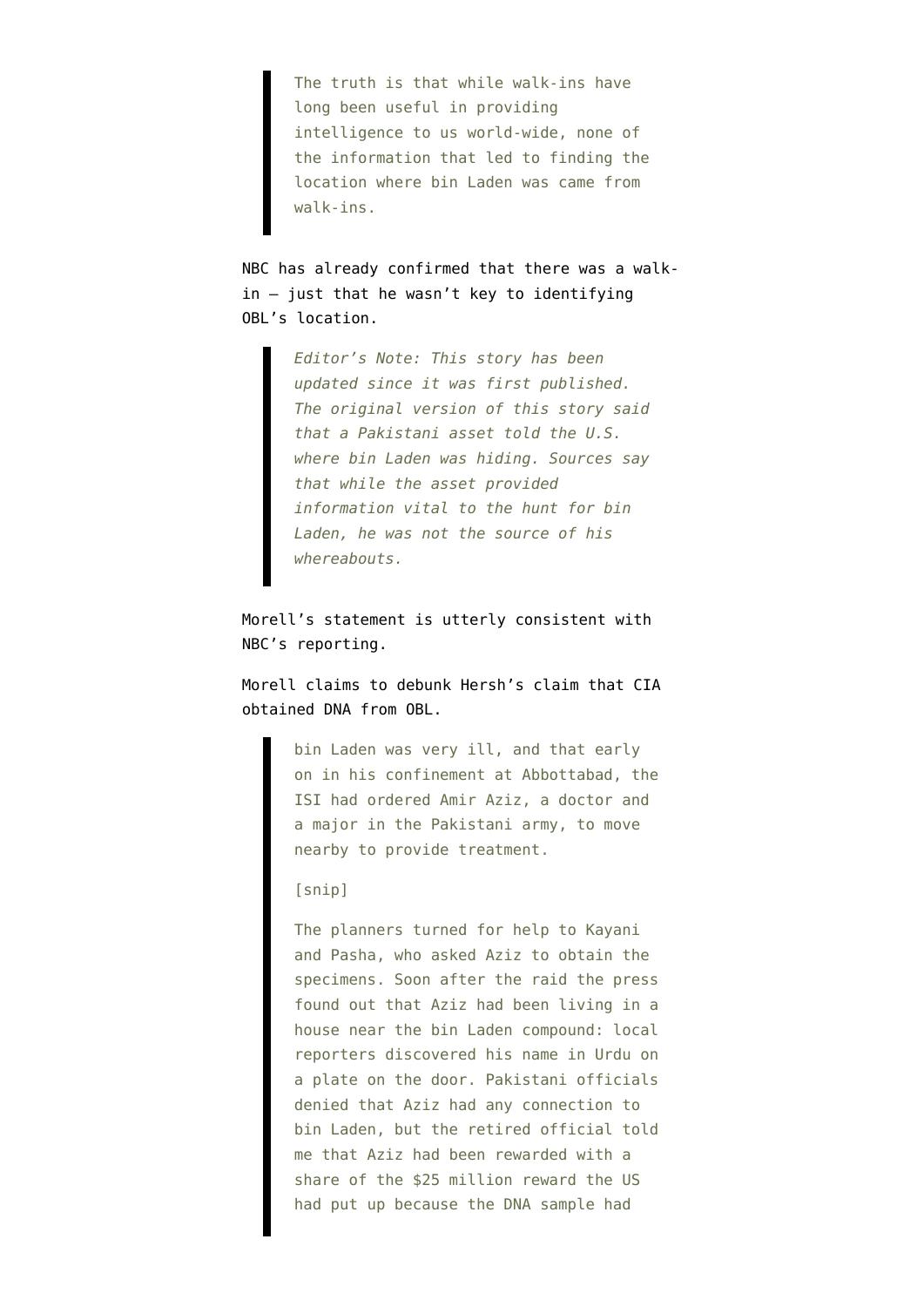showed conclusively that it was bin Laden in Abbottabad.

But Morell focuses on obtaining DNA from the compound and from OBL's children, not from OBL himself.

> Mr. Hersh says we obtained DNA samples from people in the bin Laden compound before the assault was launched. Wrong again. We would have liked to have obtained samples from the children in the compound to confirm that they were bin Laden's children, but we did not. [my emphasis]

And Morell claims Hersh's claim that SEALs couldn't have thrown OBL body parts out the helicopter over the Hindu Kush …

> The remains, including his head, which had only a few bullet holes in it, were thrown into a body bag and, during the helicopter flight back to Jalalabad, some body parts were tossed out over the Hindu Kush mountains – or so the Seals claimed.

… Because he received a burial at sea.

Finally—and most absurdly perhaps—Mr. Hersh cites his sources as telling him that SEALs threw bin Laden body parts off their helicopter over the Hindu Kush and suggests that the burial at sea from the USS Carl Vinson never happened. Bin Laden's body received a proper Muslim burial at sea. How do I know? I heard the president give the order, and I saw photographs and video of the burial at sea.

Now, to be fair, this is one claim from Hersh I'm most skeptical of (though I realize now the SEALs might have thrown some body parts out the helicopter to leave DNA evidence that OBL was